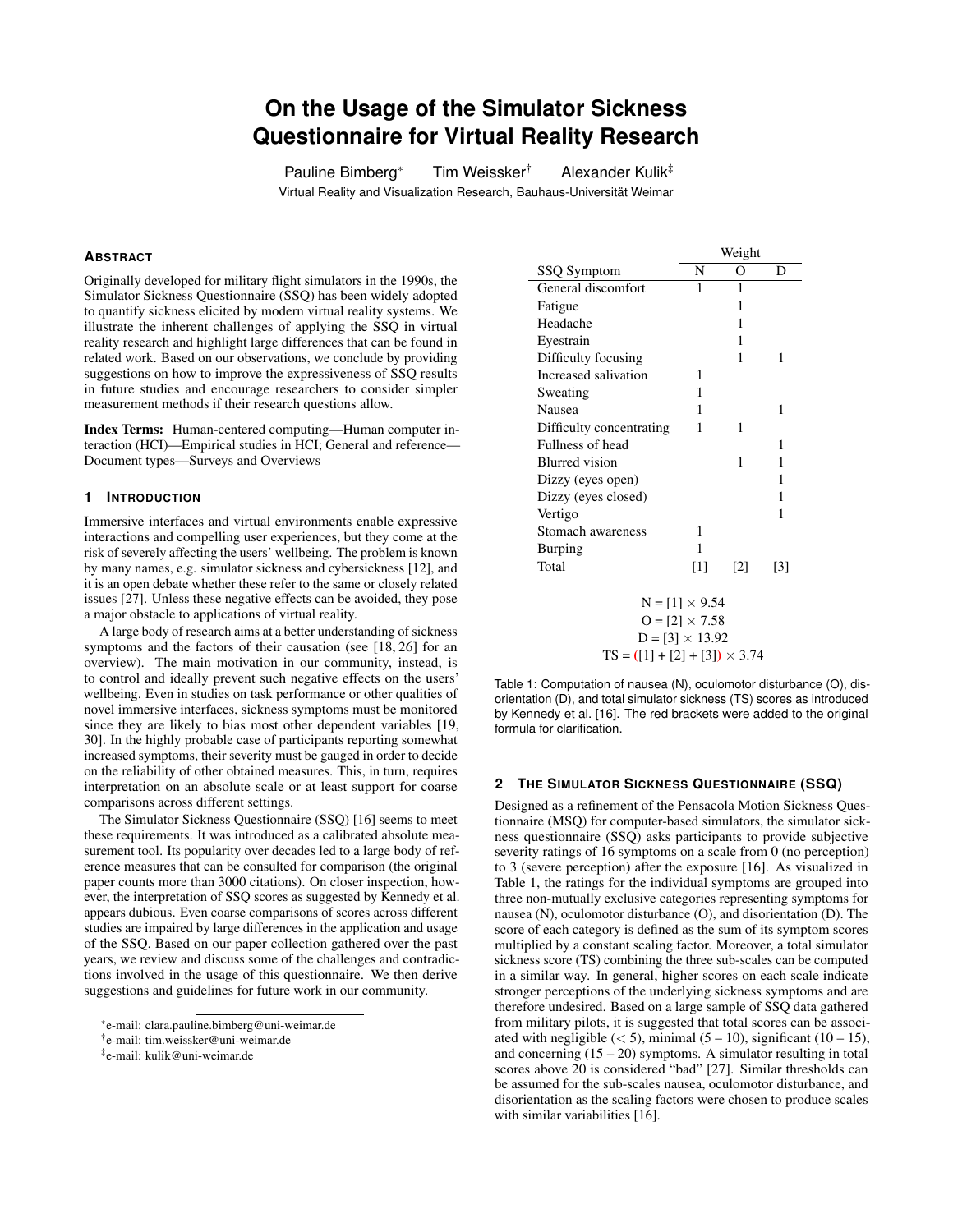#### **3 CHALLENGES OF USING THE SSQ**

The SSQ has been widely adopted as a simple research tool to quantify and compare simulator sickness in virtual environments. However, there are some considerations that should be taken into account when conducting, evaluating, and interpreting the SSQ in the context of a user study.

- Misleading Formula The introductory paper of the SSQ omitted the notation of brackets in the total score computation [\[16\]](#page-3-6) although it is meant to sum up the category scores first before multiplying them with the scaling factor (see red brackets in Table [1\)](#page-0-0). The (wrong) notation without brackets implies that only the disorientation-related category sum has to be multiplied by the scaling factor of 3.74, which would generally result in lower total scores than Kennedy et al. themselves reported. It would also result in a highly imbalanced weighting that overrates disorientation symptoms compared to nausea and oculomotor disturbance.
- Non-Uniform Discretization Although the scaling factors were designed to ensure comparability between the sub-scales and the total score, they introduce an unequally strong discretization of potential outcome scores with different maximum values. In particular, the formulas dictate that nausea, oculomotor disturbance, disorientation, and total scores can only increment in steps of 9.54, 7.58, 13.92, and 3.74, respectively. As the four symptoms *General discomfort*, *Difficulty focusing*, *Difficulty concentrating*, and *Blurred vision* appear in two categories each, their contribution to the total score is twice as high, resulting in coarser increments of 7.48 on the TS scale. As a result, the comparability of total scores within and across studies is challenging as similar scores could be generated by a few symptoms with high influence or multiple symptoms with small influence. To mitigate these issues, related work proposed alternative symptom categorizations and scaling factors [\[7,](#page-2-0) [8\]](#page-2-1).
- Military Reference Population The absolute interpretation thresholds of SSQ scores as introduced by Stanney et al. were derived from a sample of military aviators, who might be less susceptible to simulator sickness than the general population. A study by the same authors with college students in flight-unrelated virtual environments revealed considerably higher scores on the SSQ than the aviator dataset, where all average sub-scale scores were above the "bad simulator" threshold of 20 [\[27\]](#page-3-1). While the authors attribute this to differences of stimuli rather than samples, average scores above 20 are frequently observed in related VR studies (e.g. [\[4,](#page-2-2) [11,](#page-2-3) [13,](#page-3-7) [15,](#page-3-8) [20,](#page-3-9) [24,](#page-3-10) [31\]](#page-3-11)). This is not surprising since small increases of only a few symptoms can already suffice for reaching the threshold. It therefore seems that the military aviators used for the initial calibration were indeed not representative for a more general population.
- Missing Baseline Scores The SSQ assumes that participants felt completely well before the exposure to the simulator. However, assuming a rating of 0 (no perception) on each of the 16 symptoms is challenging as certain symptoms could also be provoked depending on the time of the day, the journey to the experimental venue, or the current mood of a participant. Since the focus of many studies is to investigate whether an experimental manipulation has a negative effect on simulator sickness, it therefore seems reasonable to administer the SSQ before and after the exposure and only focus on the resulting differences. However, Kennedy et al. explicitly criticize the low reliability of difference scores and instead suggest asking whether participants felt "sick" and in their "usual state of fitness" prior to the experiment [\[16\]](#page-3-6). This procedure is further supported by studies mentioning that pre-exposure questionnaires can bias the resulting post-exposure scores negatively [\[32\]](#page-3-12). Nevertheless, the assumption of erroneous baseline scores could be another reason for the rather high SSQ scores observed in related work.

Subjective Ratings Similar to any other questionnaire, an absolute severity rating of sickness symptoms is highly subjective and might therefore differ between participants experiencing the same symptoms. The coarse classification of symptoms into only four severity classes might mitigate this issue slightly, but the boundaries are still volatile. While some participants could be overly sensitive, others could deliberately understate the severity of symptoms in order not to appear weak [\[2\]](#page-2-4). Moreover, the concrete definitions of medical terms like *stomach awareness* or *vertigo* might not be clear to all participants, which could further disperse the obtained results.

# **4 DIVERSITY IN SSQ ADMINISTRATION AND REPORTING**

Despite the issues mentioned above, the SSQ seems to be the most common sickness measure in the our research community. However, we observe a huge diversity in its administration and reporting across publications. In the following, we would like to give a short overview of some differing approaches within the community and their influence on the interpretation of the resulting scores.

- Scoring Among publications, different computation variants of the total SSQ score and its sub-scales out of the raw values can be observed. While the missing brackets in the original paper do not seem to have led to confusion in the community, other issues seem to be common. One variation of the formula that can be encountered is the computation of the total *T S* score by multiplying the already weighted sub-scale values *N*, *O* and *D* with 3.74. (e.g. [\[9\]](#page-2-5)). This approach naturally leads to higher values as well as a change in the weighting of the different items through the corresponding sub-scale(s). In contrast, some other papers seem to use the SSQ without applying any scaling factors or sub-scores in the calculation of the total score (e.g. [\[3,](#page-2-6)[5\]](#page-2-7)). This approach, in turn, leads to very small SSQ values in comparison to the original method of calculation since it forgoes the doublecounting of certain items as well as the application of the final scaling factor.
- Administration Unlike recommended in the original paper, the SSQ is often administered as a pre- and post measurement (e.g. [\[3,](#page-2-6) [5,](#page-2-7) [14,](#page-3-13) [20,](#page-3-9) [22,](#page-3-14) [28,](#page-3-15) [29,](#page-3-16) [33\]](#page-3-17)). Applying the SSQ as a postmeasurement only builds on the assumption that participants who report to be in their "usual state of fitness" [\[16\]](#page-3-6) before exposure to the stimuli would indicate absolutely no sickness symptoms in the full questionnaire. In light of several publications reporting pre-exposure values that, taken by themselves, would already indicate "significant" or "concerning" amounts of simulator sickness [\[5,](#page-2-7) [20,](#page-3-9) [29\]](#page-3-16), this assumption appears at least questionable. We even found examples of reduced sickness symptoms after exposure to the stimuli (e.g. [\[3,](#page-2-6) [29\]](#page-3-16)), which can be challenging to interpret. Comparing pre- and post-study questionnaires can be beneficial to better understand the effects of given stimuli on sickness symptoms. Repeating the same questionnaire, however, raises awareness to such symptoms, which can lead to their higher reported sickness scored independent of the tested stimuli [\[32\]](#page-3-12). Please note that such repeated filling of the same questionnaire cannot be avoided at all if different conditions are tested with repeated measures involving the same participants (within-subjects design).
- Reporting The level of detail at which the results of the simulator sickness questionnaire are reported and discussed varies greatly between publications. This ranges from the full reporting of all sub-scales [\[1,](#page-2-8) [20\]](#page-3-9) over the report of the total result [\[4,](#page-2-2) [14\]](#page-3-13) and reporting only the difference between pre- and post measurements [\[1,](#page-2-8) [9\]](#page-2-5) onto mentioning significances or non-significances only [\[10,](#page-2-9) [23,](#page-3-18) [33,](#page-3-17) [34\]](#page-3-19). Especially the latter two approaches do not disclose any information about the overall wellbeing reported by the participants of the relating study or the way in which the scores where originally computed by the authors.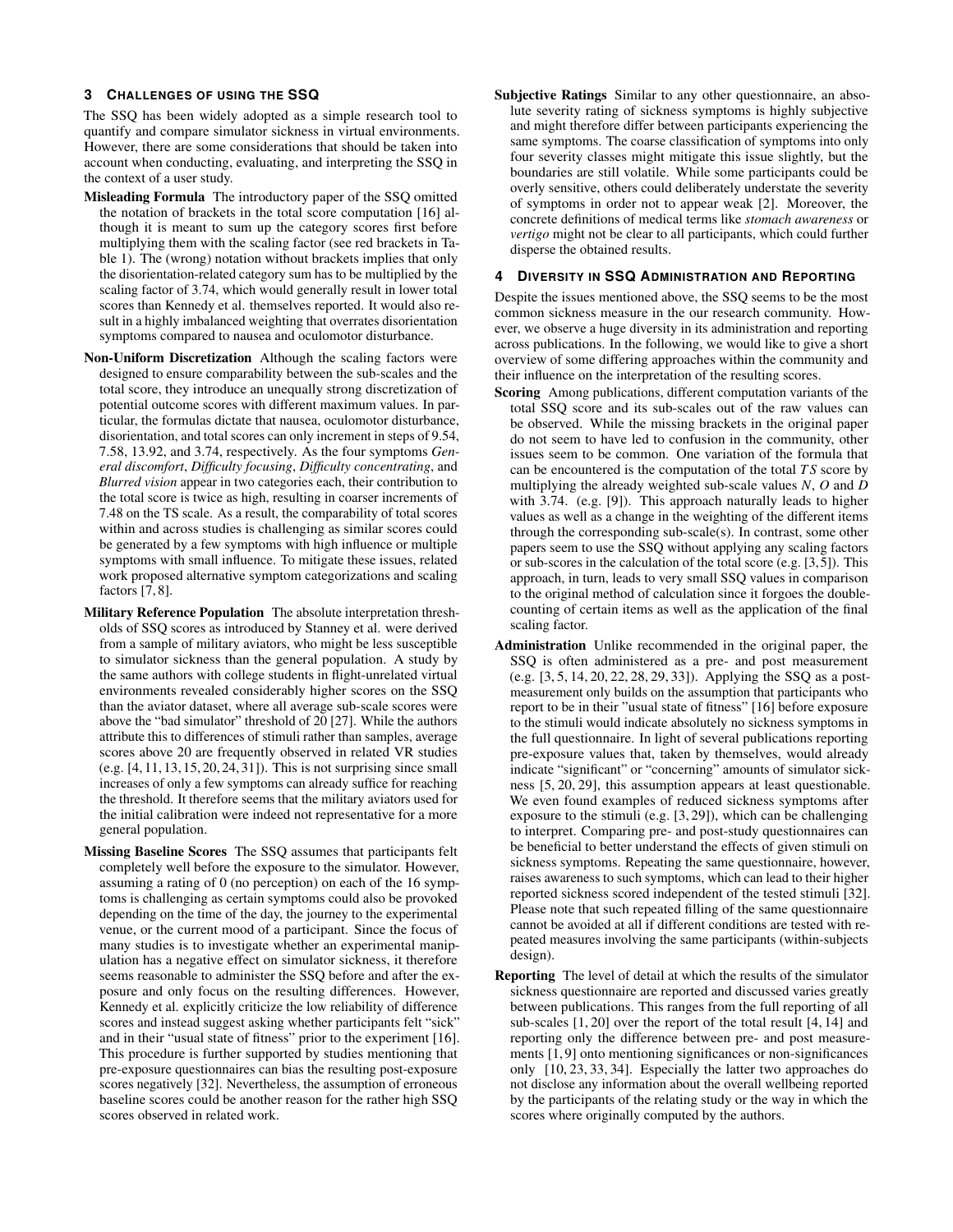The described methodological variations of applying the SSQ can most likely be attributed to practical issues, but they complicate a meaningful interpretation of results and impede the comparisons of sickness symptoms between different studies. In the following section, we therefore suggest guidelines for using the SSQ and pragmatic alternatives in research on virtual reality.

## **5 SUGGESTIONS ON SSQ USAGE IN VR RESEARCH**

Based on our observations of the challenges and diversity in administration and reporting, we propose the following suggestions for future studies involving the SSQ:

- When citing the original paper by Kennedy et al. [\[16\]](#page-3-6), practitioners should use the original scoring formulas suggested by the authors. However, it should be noted that the brackets in the total score computation are mandatory but missing in the publication. Diversions from the given formulas should always be explicitly stated and justified.
- Despite the demonstration of demand characteristics [\[32\]](#page-3-12), it seems reasonable to administer the SSQ both before and after the exposure to an experimental condition. This is especially true for within-subject studies, where participants have to complete the questionnaire multiple times anyways. In addition to the absolute values, difference scores could offer more specific insights into the effects of a condition by eliminating the scores of symptoms that were already present before the exposure. However, if the post-exposure score is smaller than before, it is unclear whether this improvement stems from the experimental manipulation or a general decay of symptoms over time. We therefore suggest considering the experimental condition to have *no negative* instead of a *positive* effect on the participants.
- Scores above 20 should not automatically be attributed to a bad simulator as the proposed threshold values by Stanney et al. [\[27\]](#page-3-1) seem very strict when applied to non-aviators. However, stating the maximum possible total score of 235.62 to justify that a given score is comparatively low is also misleading [\[15,](#page-3-8) [21\]](#page-3-20). Future work should determine refined threshold values based on samples from a more general population.
- Practitioners are encouraged to report means, medians, and standard deviations for all sub-scales and the total score – even if inferential statistical tests on these values are not significant. These values help to understand the absolute magnitude of scores and allow for more detailed insights into the symptom profiles elicited by an experimental condition.

We believe that the SSQ remains a meaningful research tool and hope that our usage suggestions can help to improve the expressiveness and comparability of results. However, we also encourage researchers to consider if an administration of the SSQ is really necessary to answer their research questions. In many cases, the main motivation of applying the SSQ is not a detailed analysis of the distribution of nausea, oculomotor disorientation, and disorientation symptoms elicited by an experimental manipulation. Instead, researchers are often either interested in the overall development of their participants' wellbeing or merely aim at verifying that the wellbeing of their sample did not influence other dependent variables. In this case, it might be sufficient to repeatedly ask participants a single question about their wellbeing instead of the 16-symptom SSQ, which could highly reduce the duration and workload of the user study. Examples for single-scale questionnaires in the literature include the Fast Motion Sickness Scale [\[17\]](#page-3-21), the Misery Scale [\[6\]](#page-2-10), and relative ratings of wellbeing as compared to the start of the experiment [\[13,](#page-3-7) [25\]](#page-3-22).

### **6 CONCLUSION AND FUTURE WORK**

In this paper, we illustrated the inherent limitations of the SSQ as introduced by Kennedy et al. and provided an overview of its diverse administration variants applied in the literature. In summary, the expressiveness of the SSQ suffers from a misleading formula, nonuniform discretizations, a military reference population, missing baseline scores, and subjective ratings. Nevertheless, the SSQ has been widely adopted to quantify simulator sickness in virtual reality research, which allows us to build on a large amount of experience from related work. To strengthen this exchange, future studies applying the SSQ should therefore provide a thorough report of their procedures and results and be cautious about their interpretation within and beyond the study context. Our suggestions could, from our point of view, improve the expressiveness of the results by a fair amount, but the honest and objective quantification of simulator sickness still remains a challenge for virtual reality research. As it has been proposed by Dennison et al., we should reach a better understanding of the factors that influence this phenomenon both on the side of the user and the side of the application [\[12\]](#page-3-0). This should enable us to make predictions about problematic content for certain user groups and to minimize their influence in the design phase of new applications.

In our future work, we intend to further explore the use of simple scales in addition or as an alternative to the SSQ. From our experiences as well as the experiences of other researchers with similar approaches, we hope to advise on a suitable wording of such a question (or two to three questions if needed) and to correlate the obtained scores to the SSQ.

#### **REFERENCES**

- <span id="page-2-8"></span>[1] J. Bhandari, P. MacNeilage, and E. Folmer. Teleportation without spatial disorientation using optical flow cues. In *Proceedings of Graphics Interface*, vol. 2018, 2018.
- <span id="page-2-4"></span>[2] F. Biocca. Will simulation sickness slow down the diffusion of virtual environment technology? *Presence: Teleoperators & Virtual Environments*, 1(3):334–343, 1992.
- <span id="page-2-6"></span>[3] J. P. Bliss, P. D. Tidwell, and M. A. Guest. The effectiveness of virtual reality for administering spatial navigation training to firefighters. *Presence: Teleoperators & Virtual Environments*, 6(1):73–86, 1997.
- <span id="page-2-2"></span>[4] B. Bolte, G. Bruder, F. Steinicke, K. Hinrichs, and M. Lappe. Augmentation techniques for efficient exploration in head-mounted display environments. In *Proceedings of the 17th ACM Symposium on Virtual Reality Software and Technology*, pp. 11–18. ACM, 2010.
- <span id="page-2-7"></span>[5] B. Bolte, F. Steinicke, and G. Bruder. The jumper metaphor: an effective navigation technique for immersive display setups. In *Proceedings of Virtual Reality International Conference*, pp. 1–7, 2011.
- <span id="page-2-10"></span>[6] J. Bos, S. Mackinnon, and A. Patterson. Motion Sickness Symptoms in a Ship Motion Simulator: Effects of Inside, Outside and No View. *Aviation, space, and environmental medicine*, 76:1111–8, 01 2006.
- <span id="page-2-0"></span>[7] S. Bouchard, G. Robillard, and P. Renaud. Revising the factor structure of the Simulator Sickness Questionnaire. *Annual review of cybertherapy and telemedicine*, 5(Summer):128–137, 2007.
- <span id="page-2-1"></span>[8] S. Bruck and P. A. Watters. The factor structure of cybersickness. *Displays*, 32(4):153–158, 2011.
- <span id="page-2-5"></span>[9] J.-R. Chardonnet, M. A. Mirzaei, and F. Mérienne. Features of the Postural Sway Signal as Indicators to Estimate and Predict Visually Induced Motion Sickness in Virtual Reality. *International Journal of Human–Computer Interaction*, 33(10):771–785, 2017. doi: 10.1080/ 10447318.2017.1286767
- <span id="page-2-9"></span>[10] W. Chen, N. Ladeveze, C. Clavel, D. Mestre, and P. Bourdot. User cohabitation in multi-stereoscopic immersive virtual environment for individual navigation tasks. In *2015 IEEE Virtual Reality (VR)*, pp. 47–54. IEEE, 2015.
- <span id="page-2-3"></span>[11] M. Dennison and M. D'Zmura. Effects of unexpected visual motion on postural sway and motion sickness. *Applied ergonomics*, 71:9–16, 2018.